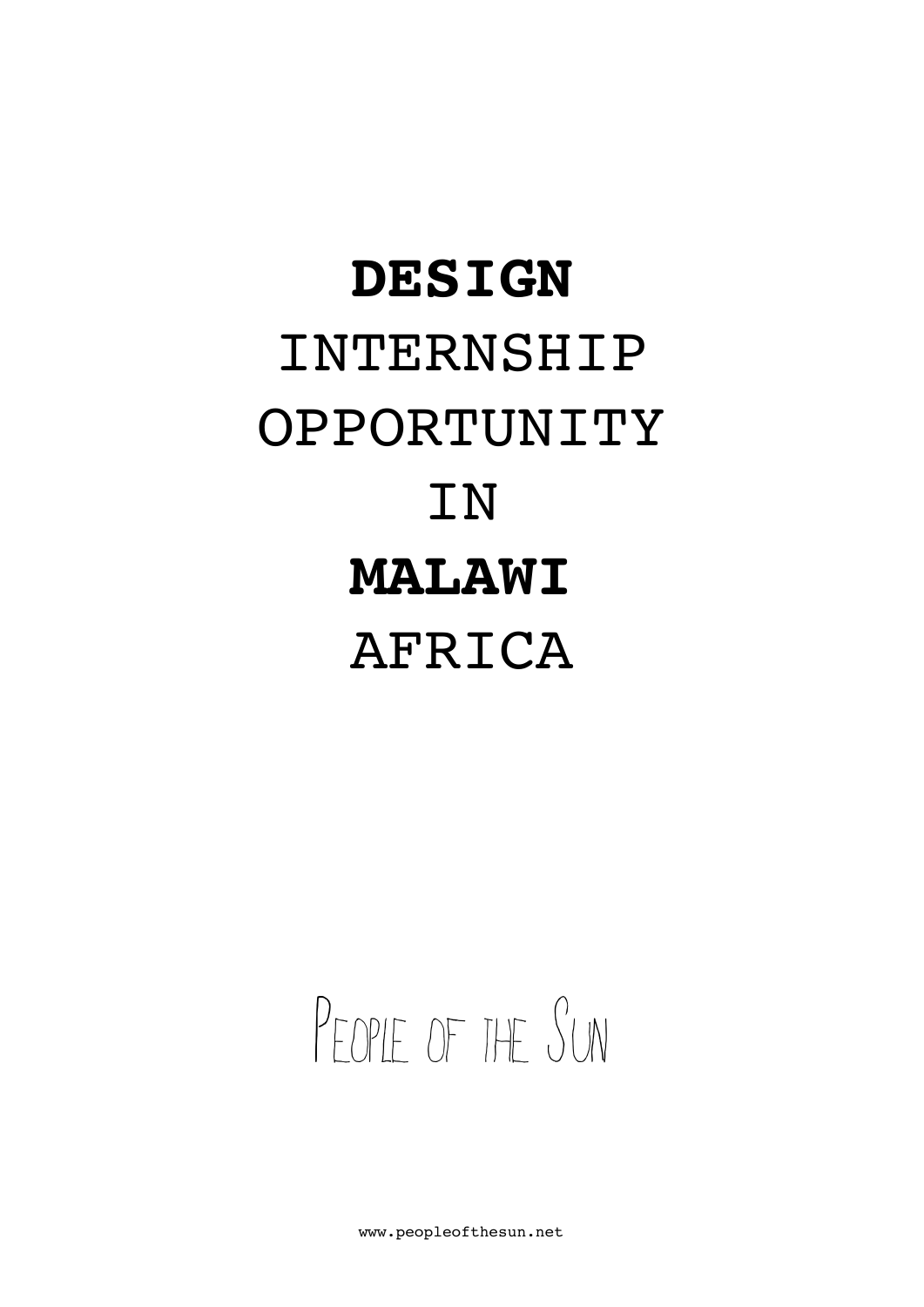

People of the Sun is a unique social enterprise in Malawi, working to improve the livelihoods of local artisans by connecting them to design and worldwide home-deco markets. We search for the best artisans in the markets and villages of Southern Malawi and give them the opportunity to improve. We support them with production techniques and prepare them to face the market forces with innovation and perspective, whilst acquiring the basics of running an enterprise. We work with them to develop bespoke designs and connect them with customers around the world, through the People of the Sun platform.

We are small, unique, hands on and we love design!

In 2014, our products, Blantyre Jar and Cone Stool were selected among the most innovative products out of Africa, during the South African Design Week in Cape Town. In 2015 we won the SEED AWARD for sustainable development in Africa.